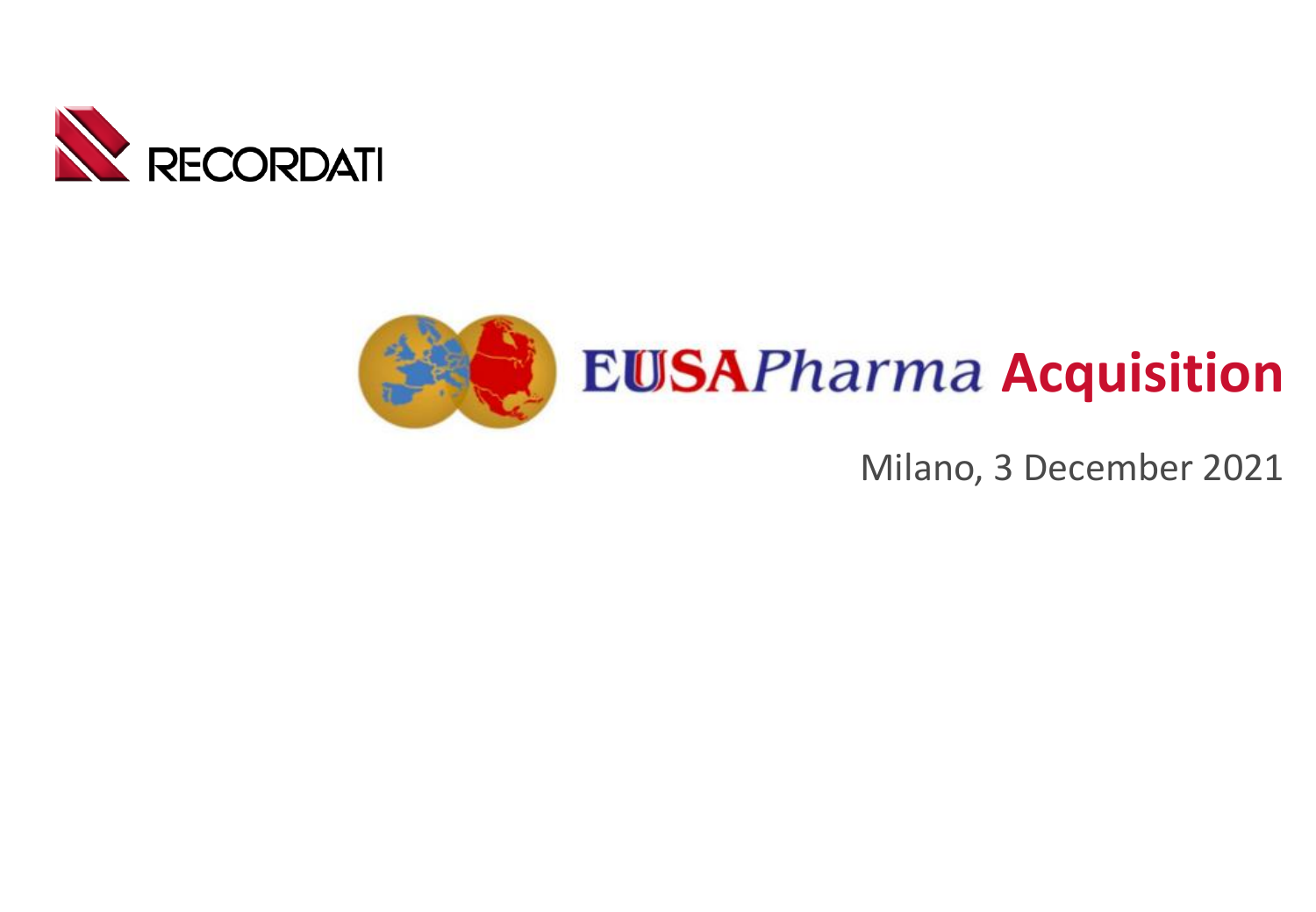# **Strategic rationale of the transaction**



#### *Further development and expansion of our Rare Diseases portfolio*

- ✓ Further strengthens the growth of our **rare disease franchise**, **in line with our 3-year strategy**, building on top of the **current solid organic growth** of the division
- ✓ **Broadens** Recordati's **rare disease therapeutic focus** and **enhances the breadth of indications**, confirming our commitment to **deliver treatments** that **address serious unmet medical needs**
- ✓ **Diversifies the rare disease portfolio** and adds **in-market assets** with **growing trajectory** expected to generate **over €150 million of revenue by 2023 and peak sales of around €250 million** (1)
	- **Qarziba®** is an **anti-GD2 monoclonal antibody** indicated for high-risk **neuroblastoma** approved in EU and other countries with potential for expansion in US
	- **Sylvant®** is an **anti-IL-6 monoclonal antibody,** the **first and only** ever approved treatment for **iMCD** in US and EU, marketed also in other countries
	- **Fotivda®** is an **oral highly selective small molecule (TKI)** approved for **first-line treatment** of advanced **renal cell carcinoma**
	- **Caphosol®** is **medical device** for **oral mucositis** due to chemo and radio therapy, a niche product sold globally
- ✓ **Complements** Recordati's **global footprint** and **expertise** with **new rare and niche oncology disease capabilities**, which will provide a **platform for future further expansion** in these areas
- ✓ Confirms the **history of value-accretive M&A strategy** carried out by Recordati in recent years, with the transaction expected to generate **approximately €50 million EBITDA**(2) **in 2023** and **going EBITDA**(2) **margin in line with average of Rare Disease segment**

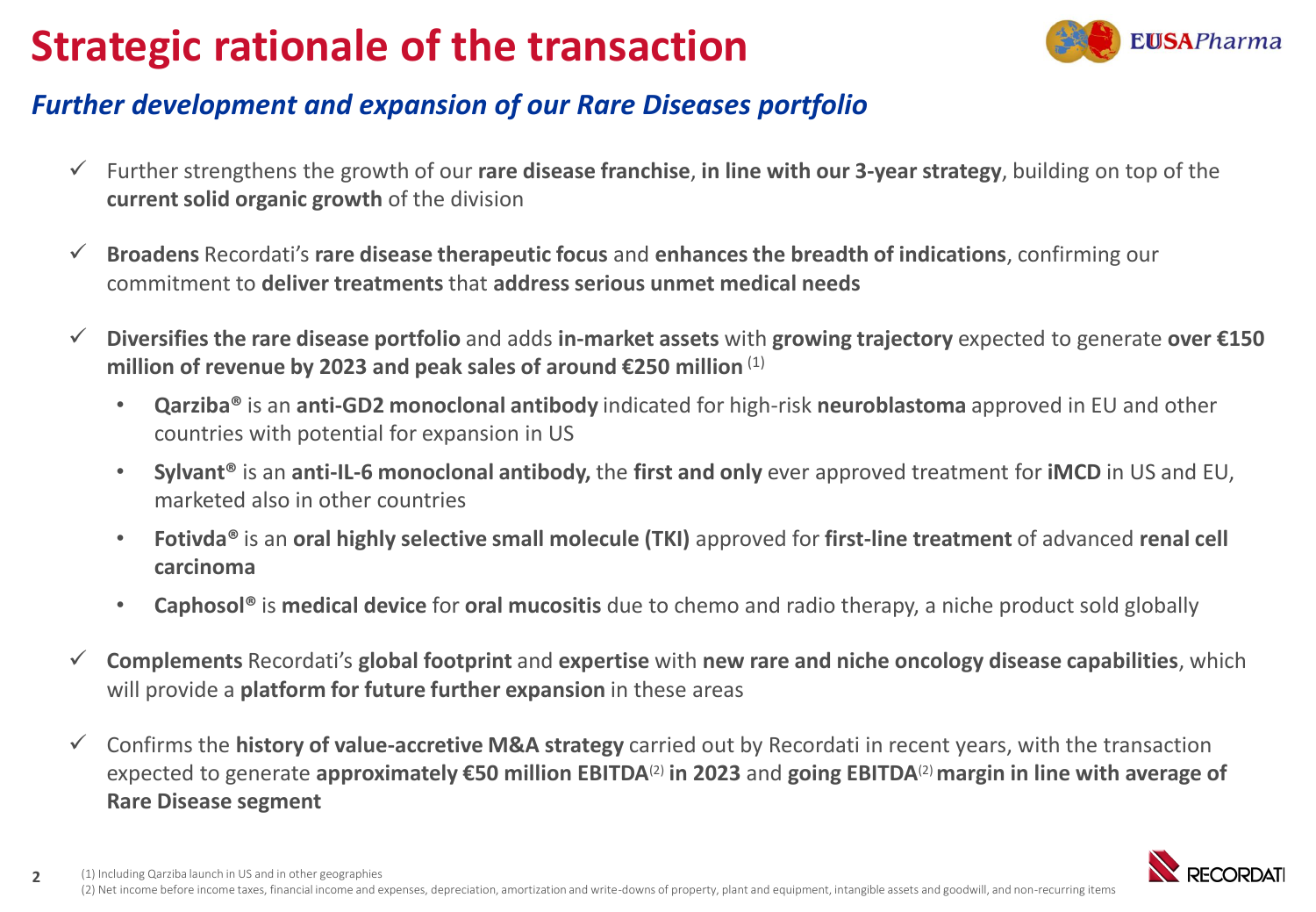### **EUSA Pharma**

**3**



### *Transformative assets with global growth potential, offering platform for further expansion*



✓ **EU patent expiry** (formulation) in **2033**

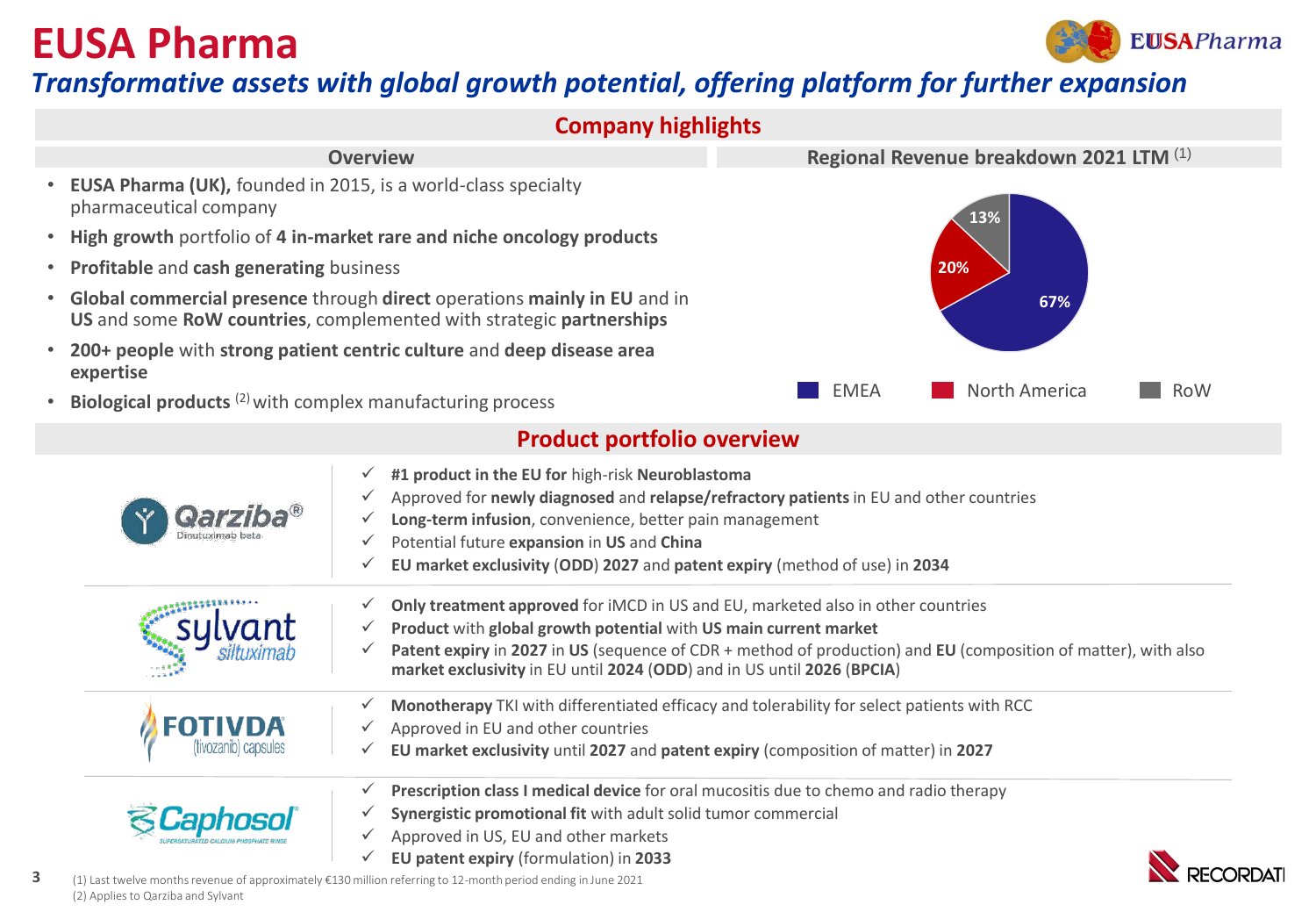## **Financial snapshot**



| <b>Key business</b><br>financials | Expected over £150 million of revenue by 2023 and annual peak sales of $\sim$ £250 million<br>$\bullet$<br>EBITDA <sup>(1)</sup> $\sim$ £50 million in 2023 with long term margin in line with average of Rare Disease<br>segment<br>• Non-recurring costs in 2022-2023 from on-going manufacturing technology transfer and<br>acquisition and integration expenses of $\sim$ £35 million (subject to timing of close) |
|-----------------------------------|------------------------------------------------------------------------------------------------------------------------------------------------------------------------------------------------------------------------------------------------------------------------------------------------------------------------------------------------------------------------------------------------------------------------|
|                                   |                                                                                                                                                                                                                                                                                                                                                                                                                        |
| <b>Value &amp; funding</b>        | • Enterprise Value of €750 million<br>Net Debt of $\sim \epsilon$ 26 million at 30 June 2021<br>Financing with existing liquidity and bridge financing underwritten by J.P. Morgan and<br>Mediobanca                                                                                                                                                                                                                   |
|                                   |                                                                                                                                                                                                                                                                                                                                                                                                                        |
| <b>Leverage</b>                   | Below 2.5x at closing (pro-forma) and expected to return below 2.0x by 2023<br>Dividend policy confirmed as $~60\%$ of reported net income<br>$\bullet$                                                                                                                                                                                                                                                                |
|                                   |                                                                                                                                                                                                                                                                                                                                                                                                                        |
| <b>Timing</b>                     | • Transaction closing, subject to regulatory clearances, expected in the first half of 2022                                                                                                                                                                                                                                                                                                                            |